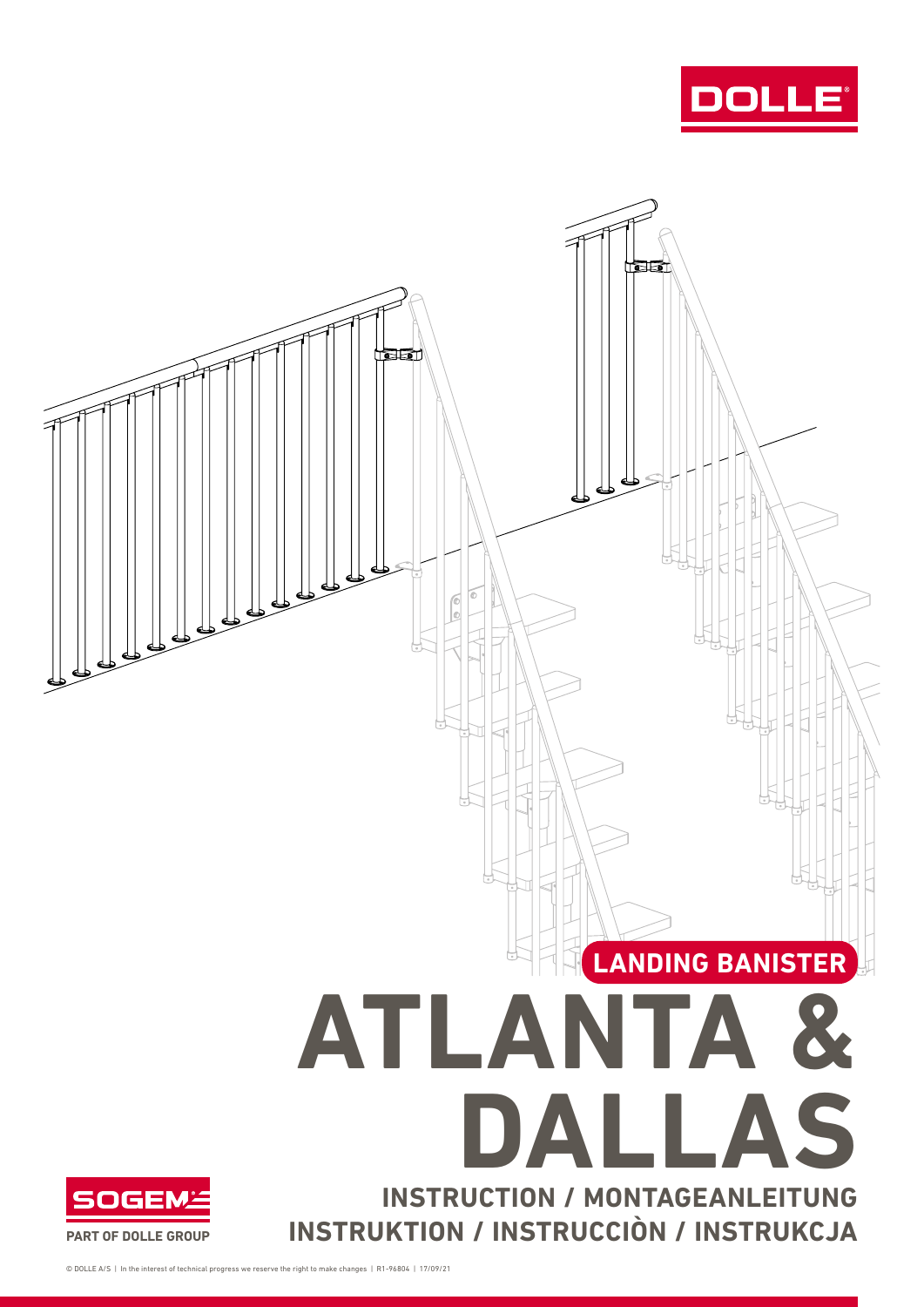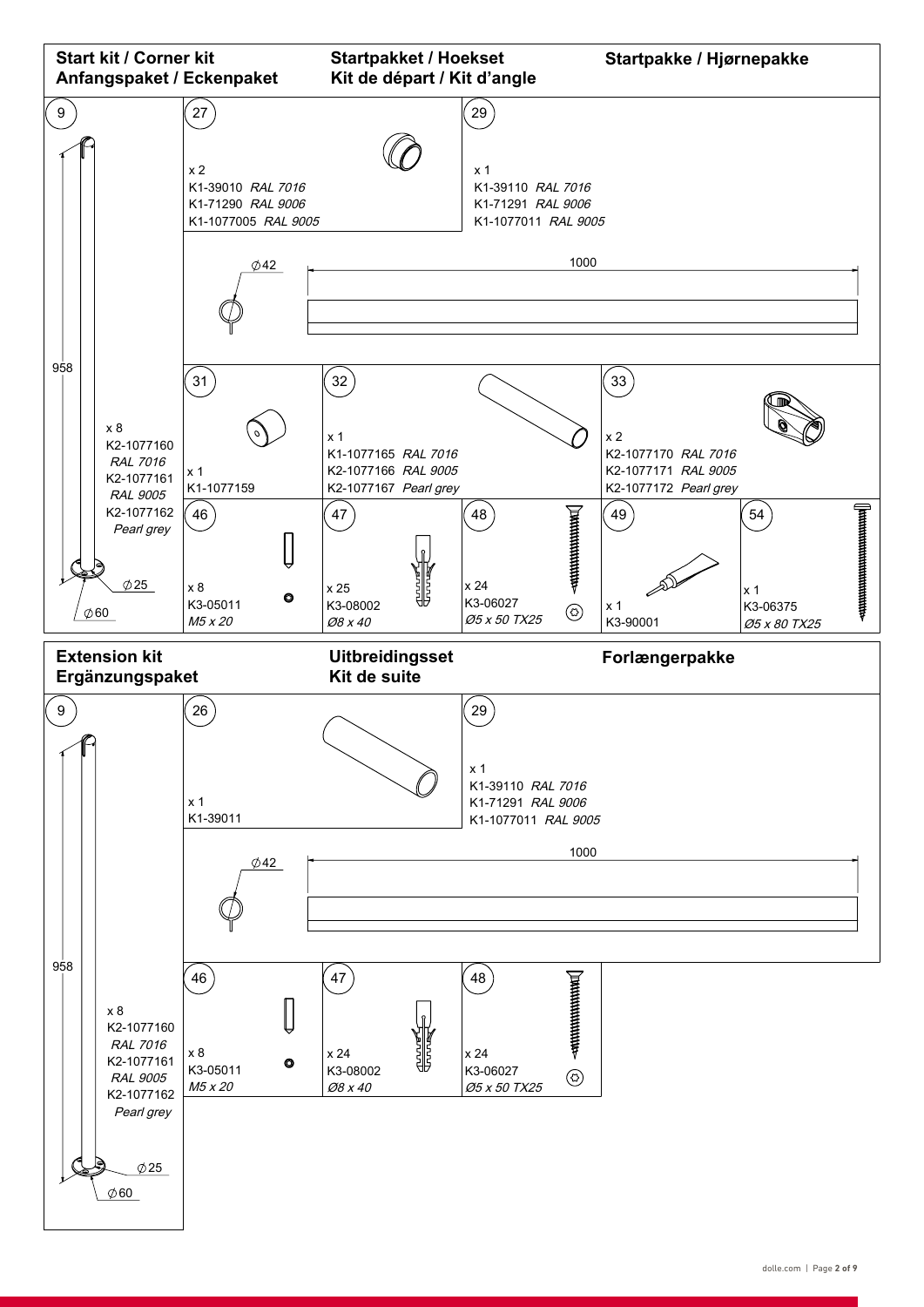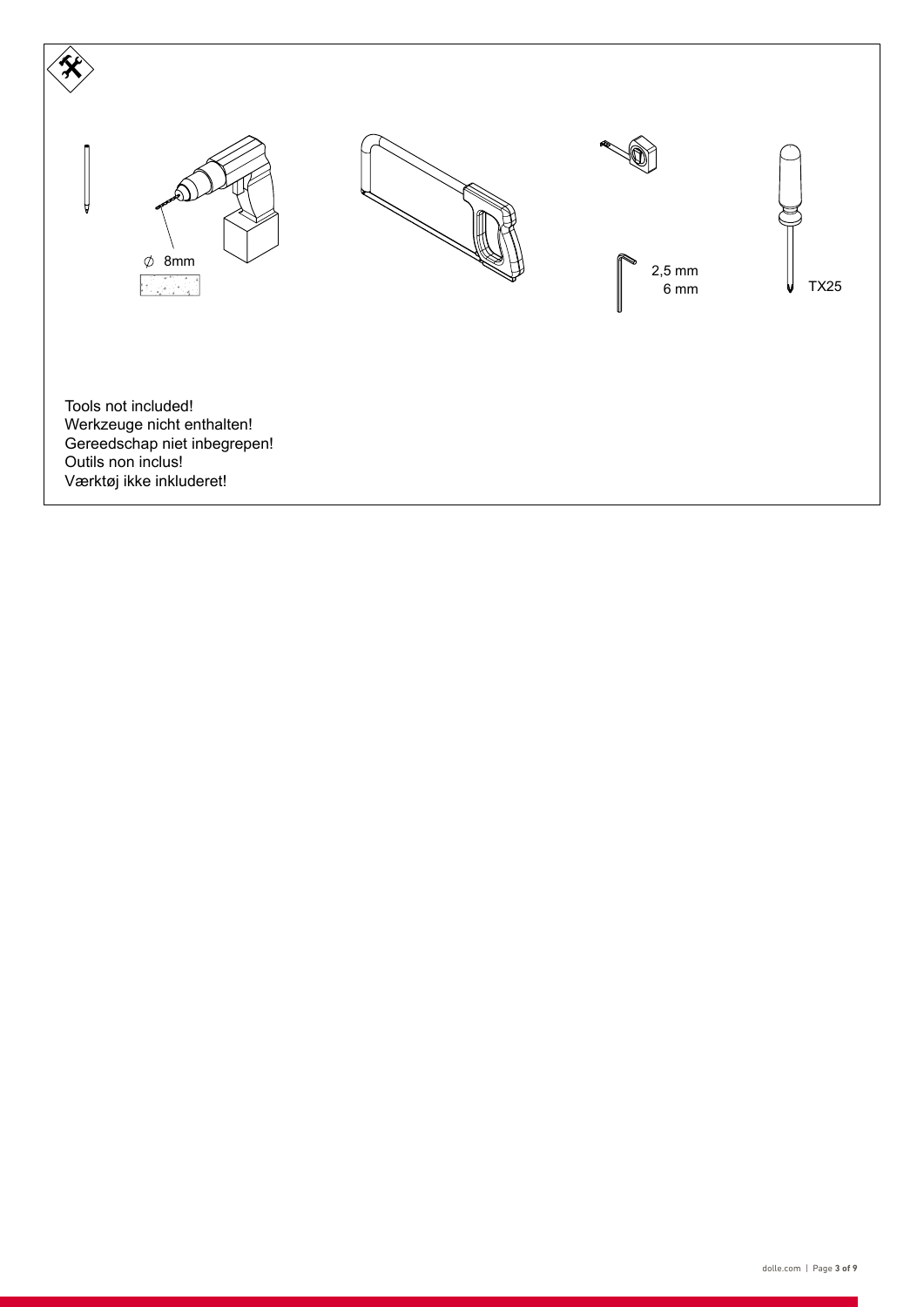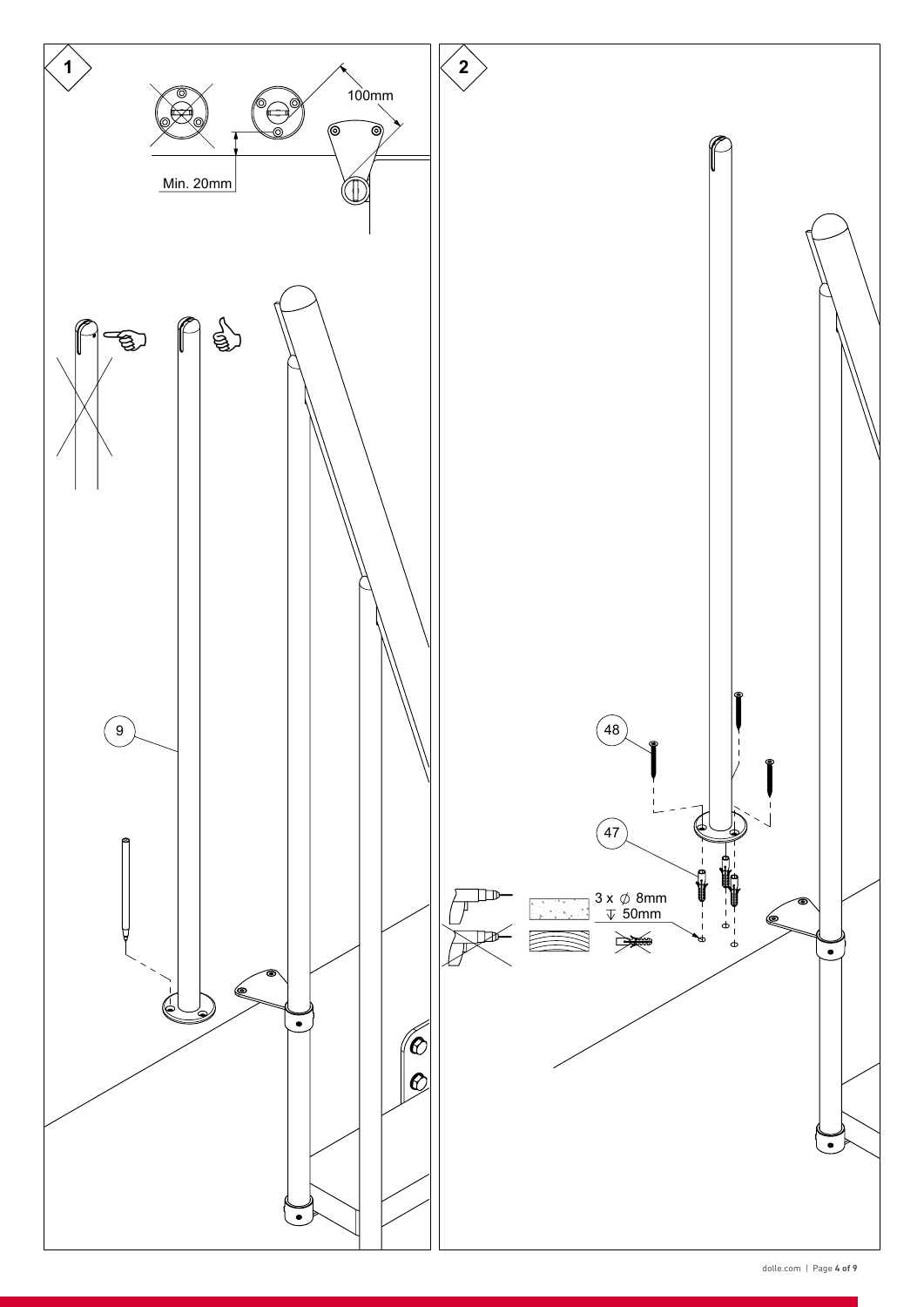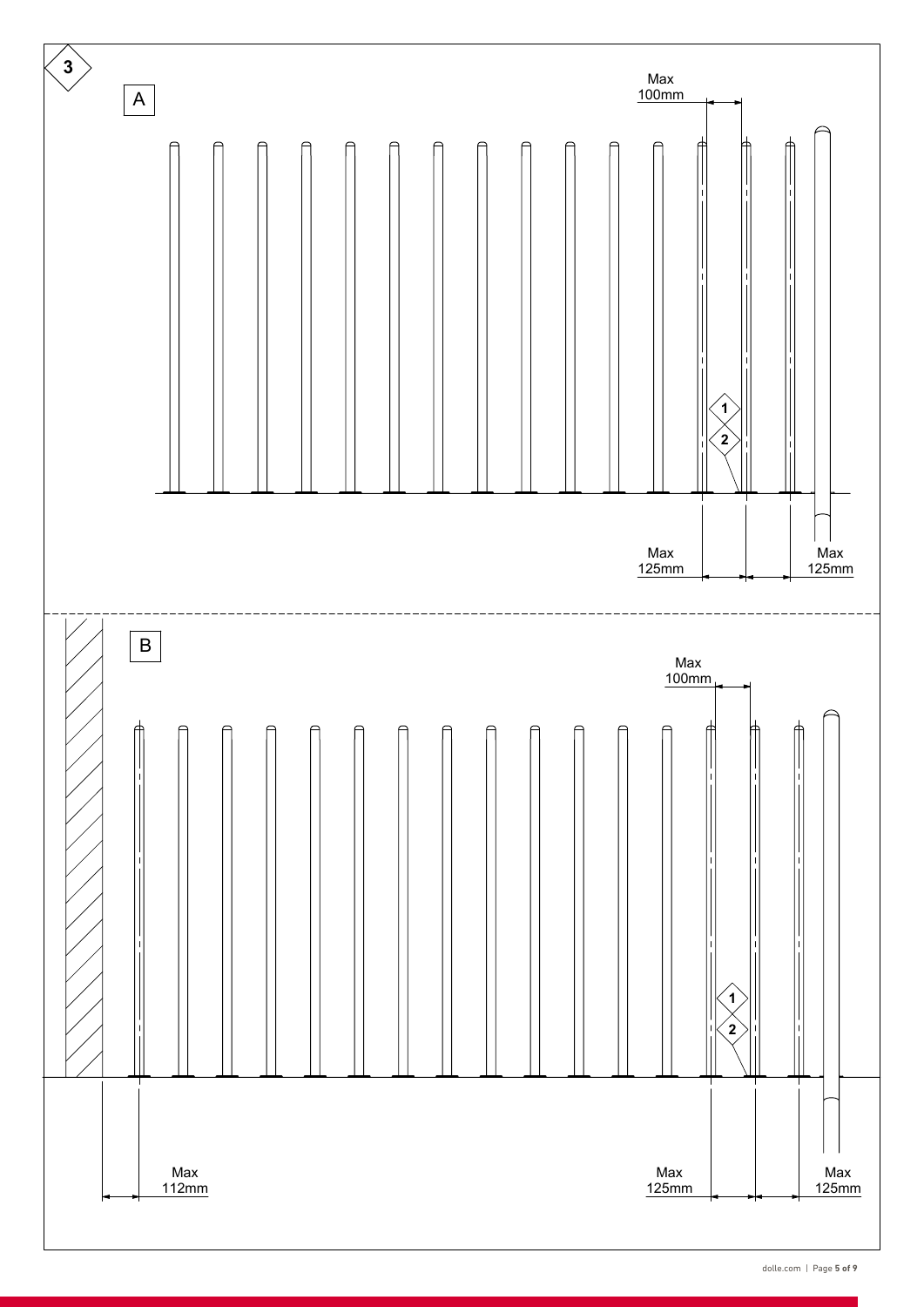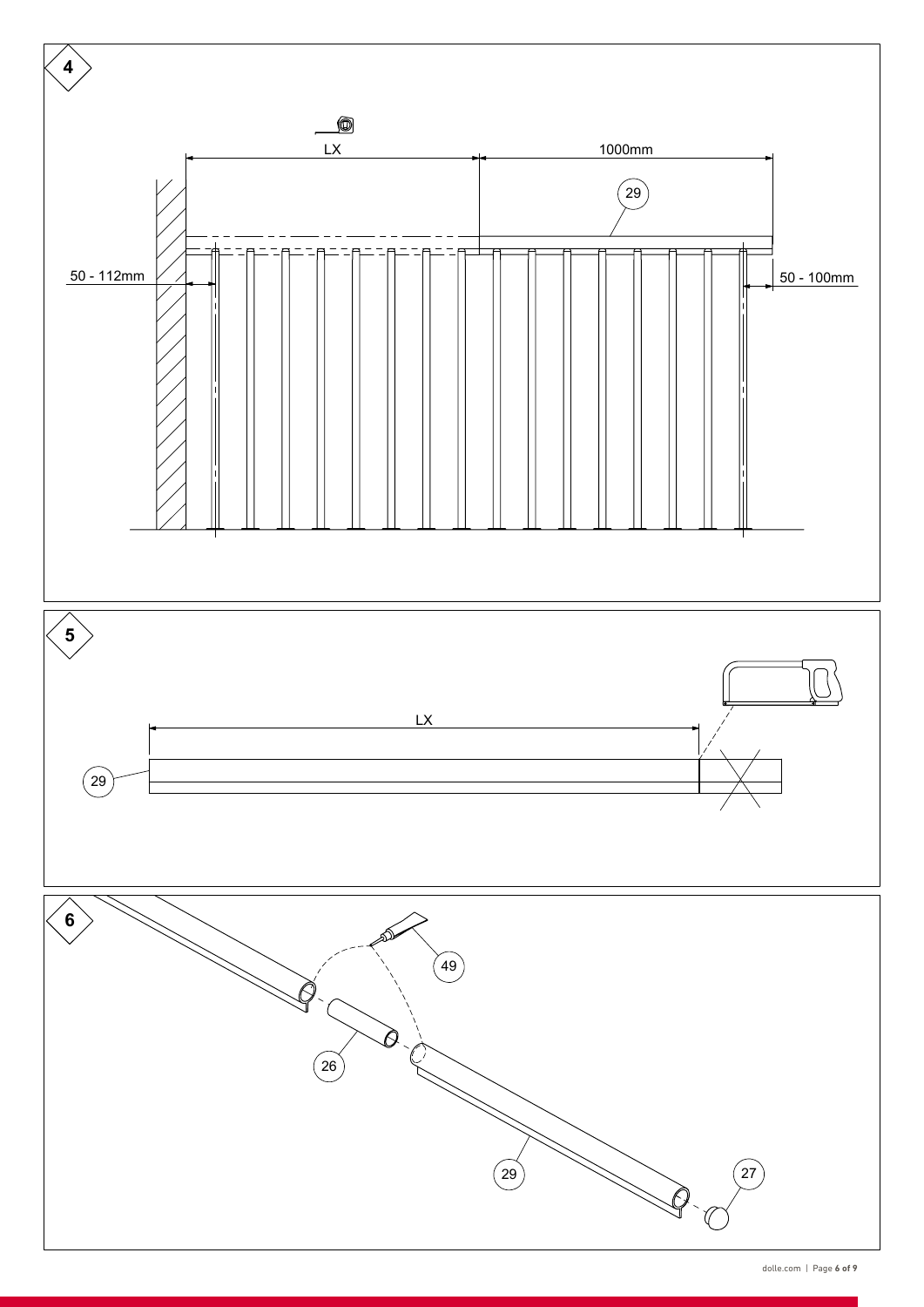

dolle.com | Page **7 of 9**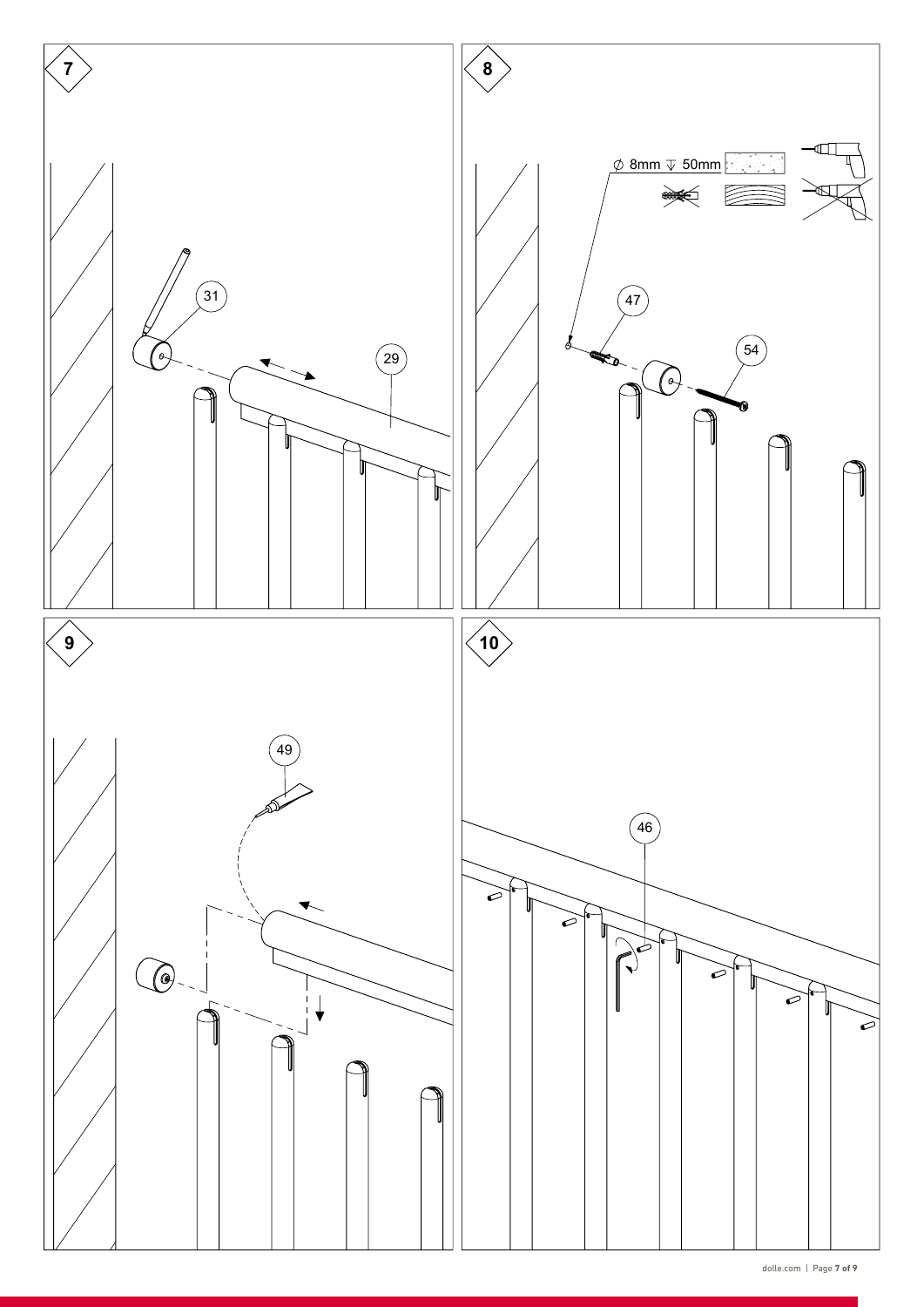